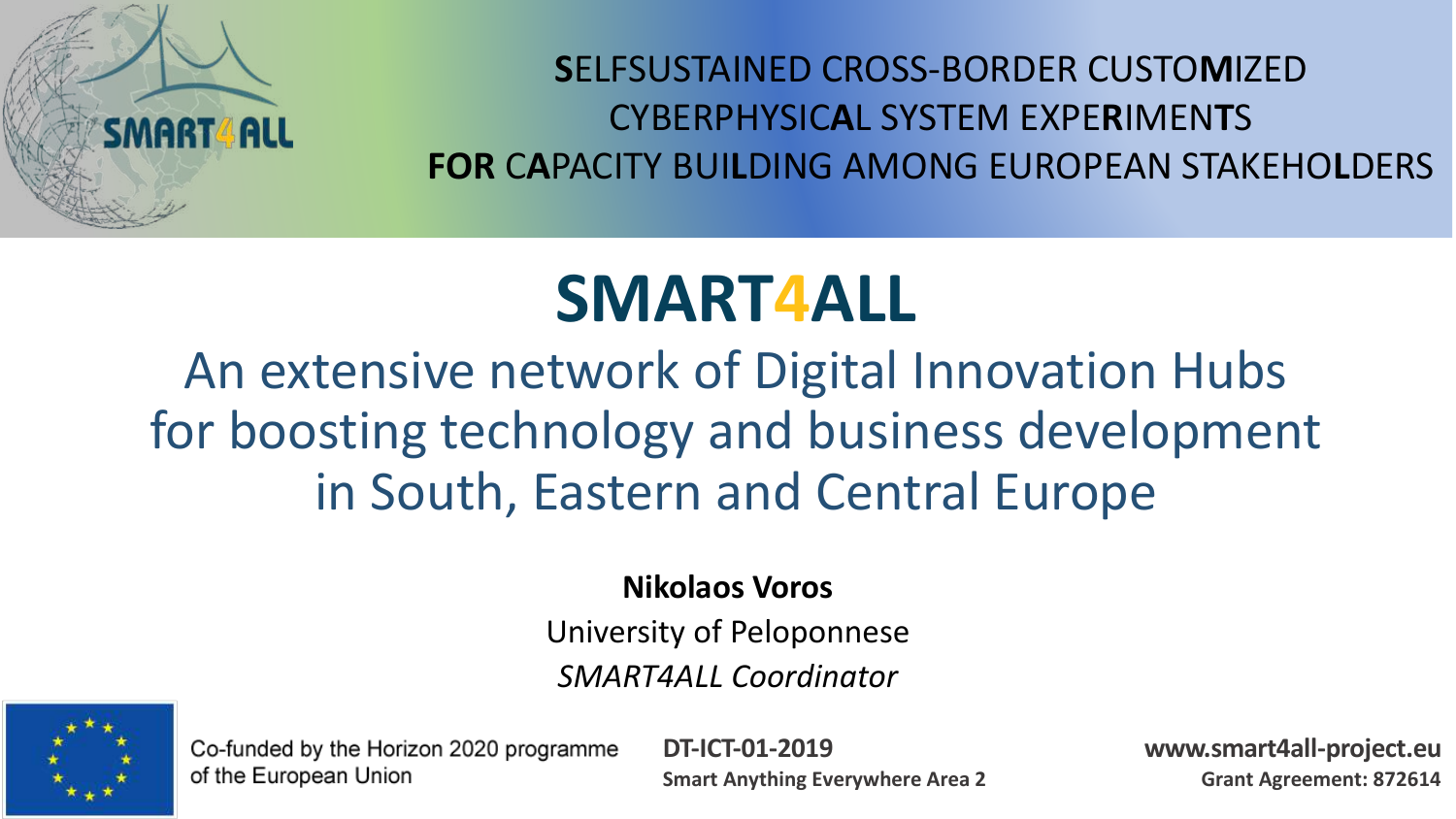### **SMART4ALL Overview**

#### **DT-ICT-01-2019:** *Smart Anything Everywhere*

*Area 2: Customized low energy computing powering CPS and the IoT*

- 25 partners originated from **South**, **Eastern** & **Central Europe**
- The consortium is composed of universities, research institutes, investors, networking organizations, SMEs, Innovation Hubs and NGOs
- **2,2 MEuros** for SMEs via Open Calls

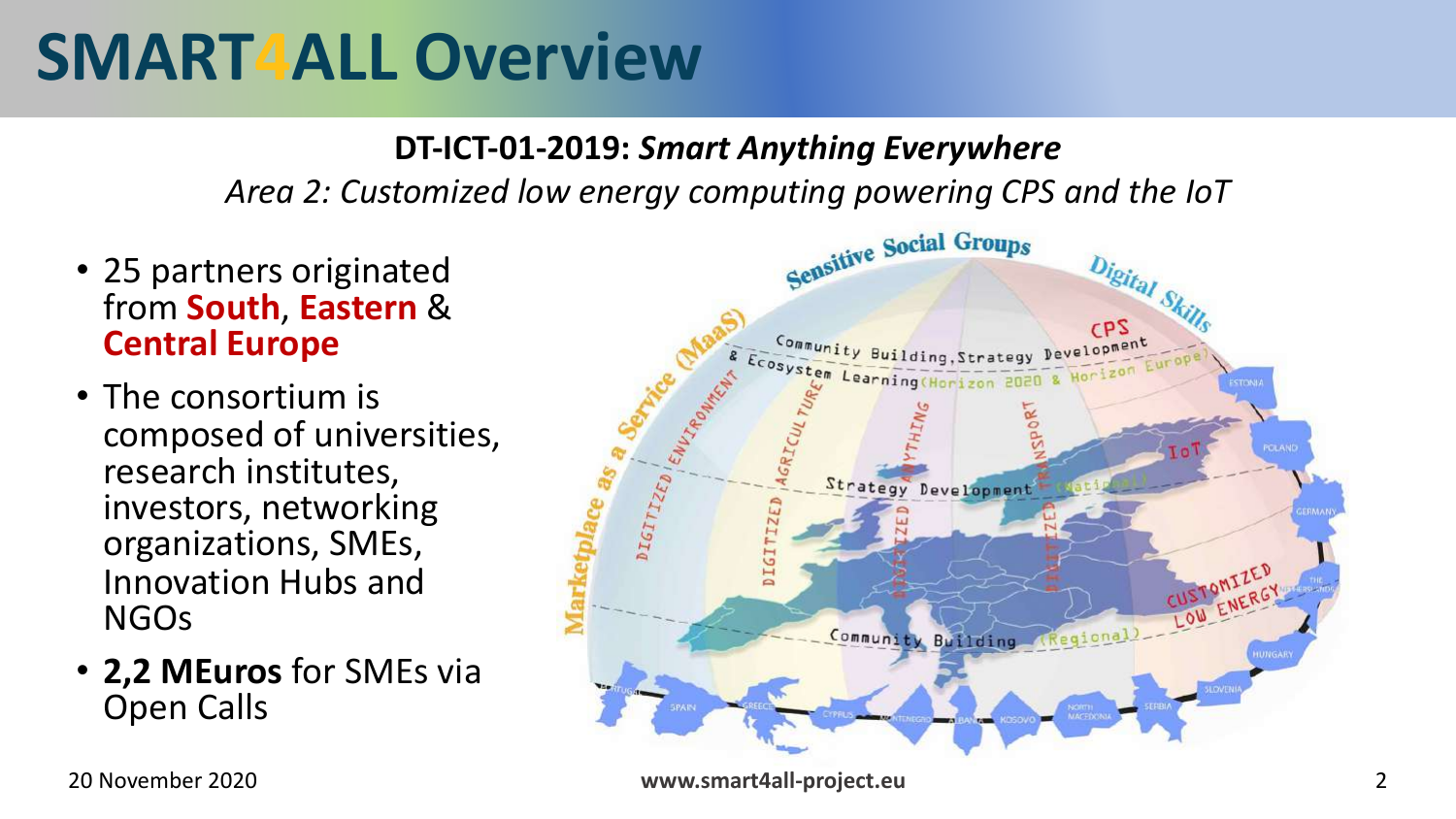# **SMART4ALL Services for SMEs & DIHs**

### **An extensive network of Digital Innovation Hubs for boosting technology and business development in South, Eastern and Central Europe**

#### **Ecosystem Services:**

- Access to SMART4ALL network/ecosystem
- Identify funding opportunities
	- $\checkmark$  SMART4ALL Open Calls
	- $\checkmark$  Local and European funding frameworks
- Application oriented **ethics coaching**
- Interconnection with other networks/ecosystems



- Application oriented **coaching for business development**
- Partner search and business matchmaking
- Online training courses

#### **Technological Services:**

- Application oriented **technological coaching**
- Access to state-of-the-art infrastructures & services
- Technological matchmaking
- Online training courses

SMART4AL